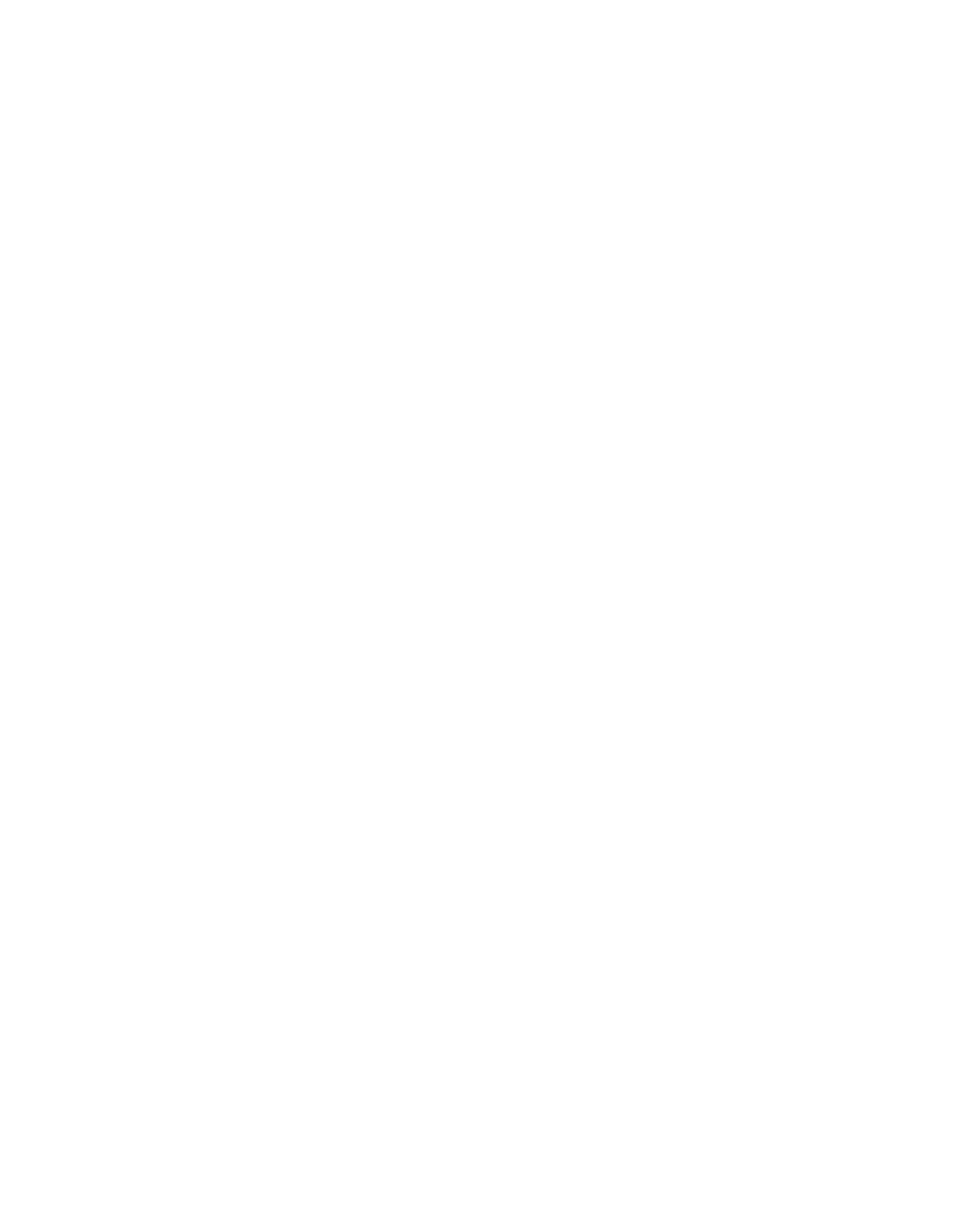# **Table of Contents**

| Distraction Reduced Environment and Distraction Reduced Private Space Accommodations4 |
|---------------------------------------------------------------------------------------|
|                                                                                       |
|                                                                                       |
|                                                                                       |
|                                                                                       |
|                                                                                       |
|                                                                                       |
|                                                                                       |
|                                                                                       |
|                                                                                       |
|                                                                                       |
|                                                                                       |
|                                                                                       |
|                                                                                       |
|                                                                                       |
|                                                                                       |
|                                                                                       |
|                                                                                       |
|                                                                                       |
|                                                                                       |
|                                                                                       |
|                                                                                       |
|                                                                                       |
|                                                                                       |
|                                                                                       |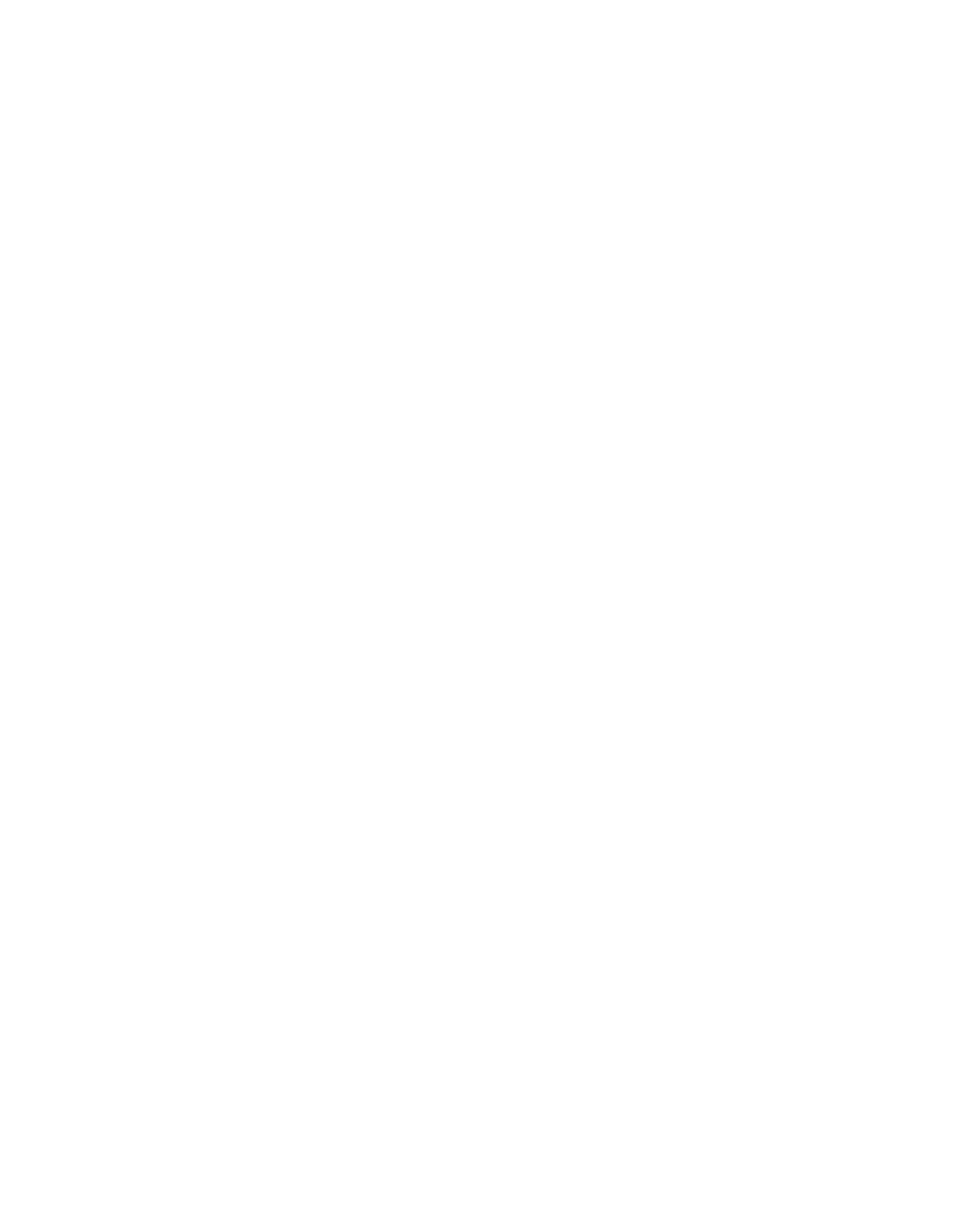# <span id="page-4-0"></span>**Student Wellness & Accessibility Offices**

#### **Brockville Campus**

2288 Parkedale Avenue Brockville, ON K6V 5X3 **Room 100**

Phone: 613-345-0660 **ext. 3154 or ext. 3111**

Fax: 613-345-7871

#### **Cornwall Campus**

2 St. Lawrence Drive Cornwall, ON K6H 4Z1 **Room M1461**

Phone: 613-933-6080 **ext. 2709**

#### **Kingston Campus**

100 Portsmouth Avenue Kingston, ON K7L 5A6 **Room 01230**

Phone: 613-544-5400 **ext. 5504**

Fax: 613-548-7793

**Office Hours:** Monday – Friday, 8:00 AM to 4:00 PM

**Email:** [accessibility@sl.on.ca](mailto:accessibility@sl.on.ca)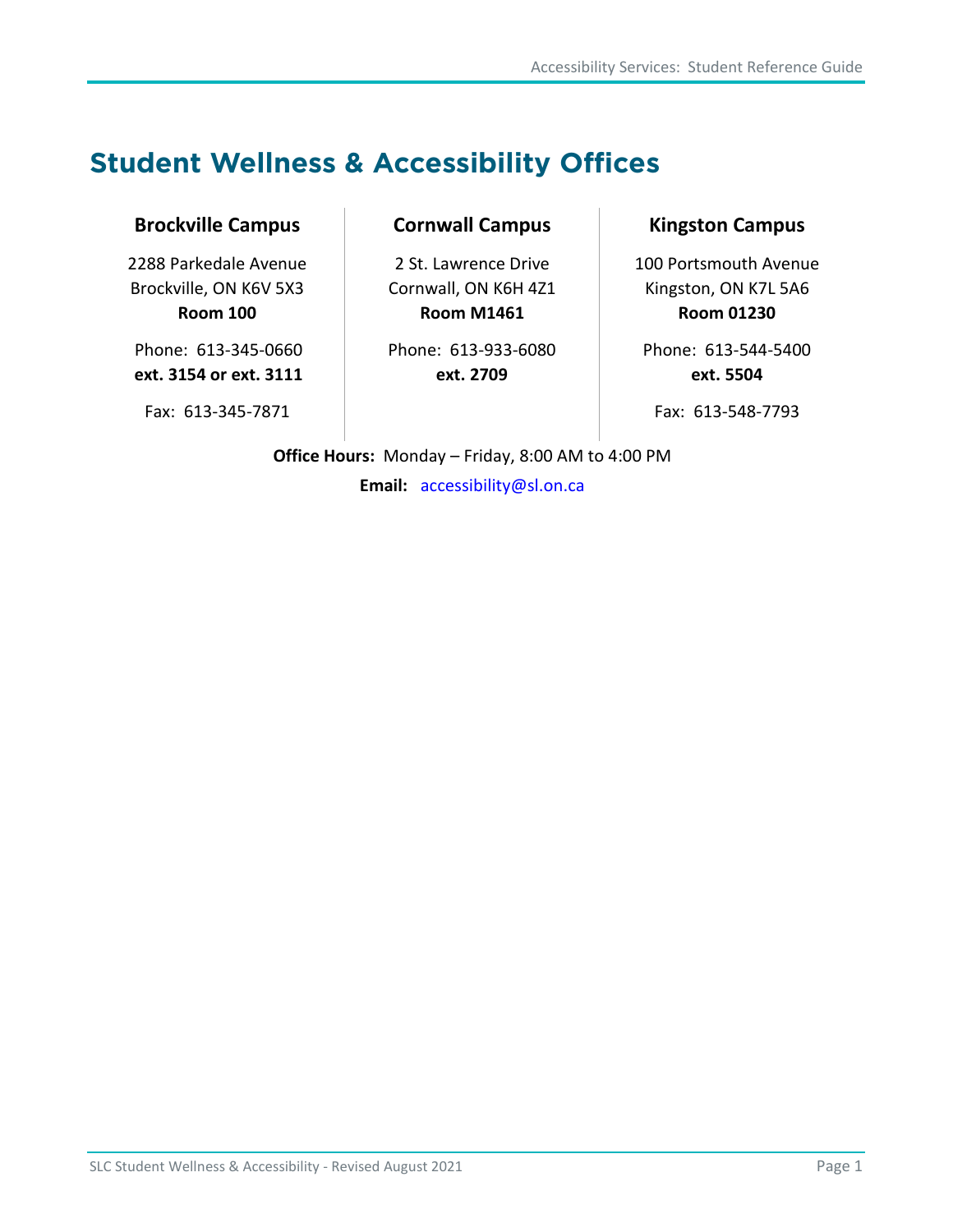# <span id="page-5-0"></span>**Booking Appointments: Frequently Asked Questions**

#### $Q$ : Who is my Counsellor/Accessibility Advisor?

 $A$ : Your Advisor is the person you will meet with to discuss your disability-related needs, accommodations, and other related issues. When you contact Accessibility Services for the first time, an appointment will be set up for you to meet your advisor.

#### $Q$ : How do I book an appointment with my Advisor?

A: Please contact the front desk at your campus Student Wellness & Accessibility office or email [accessibility@sl.on.ca](mailto:accessibility@sl.on.ca) to book appointments with your Advisor.

#### $Q:$  Can I book regular appointments?

 $A$ : Your Advisor will speak to you about your individual needs and will make recommendations regarding frequency of appointments.

#### $Q:$  What if I need to cancel an appointment?

A: Please contact your campus Student Wellness & Accessibility office to cancel your appointment. If possible, we ask that you give 24 to 48 hours' notice when cancelling appointments as this allows another student the opportunity to book an appointment.

Please note that missing appointments may result in a delay in service and/or a delay in the implementation of your accommodations. We cannot provide supports if you do not engage in discussions with your Advisor about your needs.

#### $Q:$  What if I am late for an appointment?

A: Please contact your campus Student Wellness & Accessibility office immediately. Your appointment may be rescheduled to ensure that there will be sufficient time to adequately address all of your questions and/or concerns. You may be required to reschedule your appointment if you are more than 10 minutes late.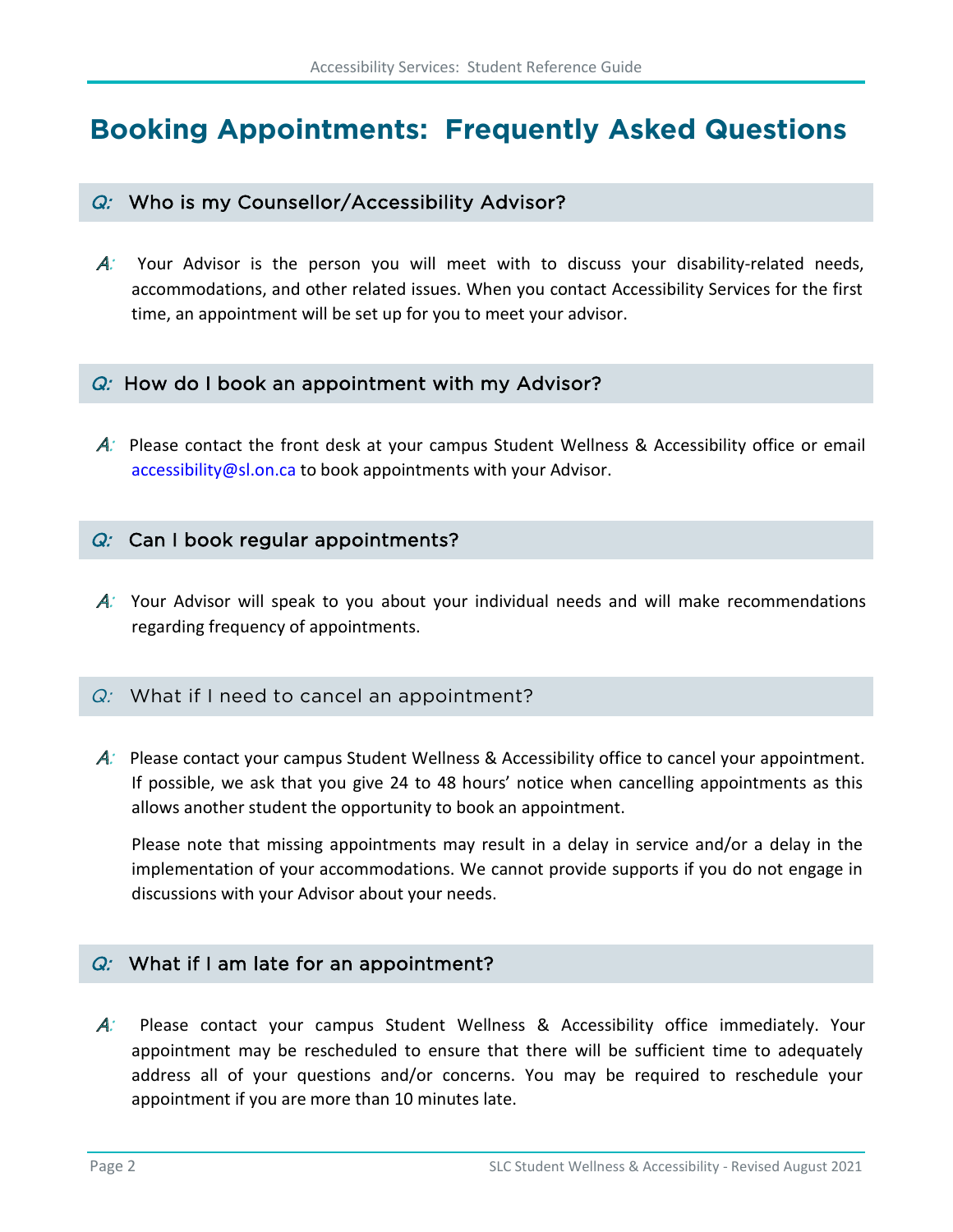# <span id="page-6-0"></span>**Academic Accommodations Explained**

Students with temporary or permanent disabilities or functional limitations (as defined in Section 10 (1) of the Ontario Human Rights Code, 1990) can access individually-designed supports, personal counselling and accommodations to meet their academic and placement needs. The goal of Student Wellness & Accessibility is to address the attitudinal, informational, communication, technological, organizational, and physical barriers that can hinder the success of students with disabilities as they strive to achieve their educational, personal and career goals.

Academic Accommodations provide support to all students with disabilities, both temporary and permanent, with valid documentation. An **accommodation** is a change in the typical way a student is expected to learn, complete tests or take part in class. Accommodations include things like alternative reading formats or physical changes to the classroom.

St. Lawrence College will accommodate students with temporary or permanent disabilities. Accommodations are based on the functional limitations associated with a student's disability that interfere with their academic functioning, keeping in mind specific program requirements. Students who receive accommodations must still meet the essential course and program requirements in order to be successful. This means two people with the same diagnosis might have different accommodations because of the unique aspects of their circumstances and the courses they are taking. Accommodations provided to our students with disabilities equalize the learning environment. They do not guarantee success and do not provide an advantage - they simply "level the playing field".

#### Examples of Common Accommodations:

- Extra time for tests/exams
- Recorded lecture
- Note-taking services
- Access to computer in class

Other accommodations are explained below in further detail.

### <span id="page-6-1"></span>LEARNING S[TRATEGIES](https://www.stlawrencecollege.ca/campuses-and-services/services-and-facilities/accessibility/our-services/learning-strategies/) SERVICES

Learning Strategies (LS) are active plans or approaches that help you to learn more effectively and efficiently.

Our Learning Specialists assist students with the development of skills and motivation necessary for academic success. Learning Strategy appointments use a **one-on-one approach** with a focus on the **individual needs of each student**. Learning Specialists and students work collaboratively to create a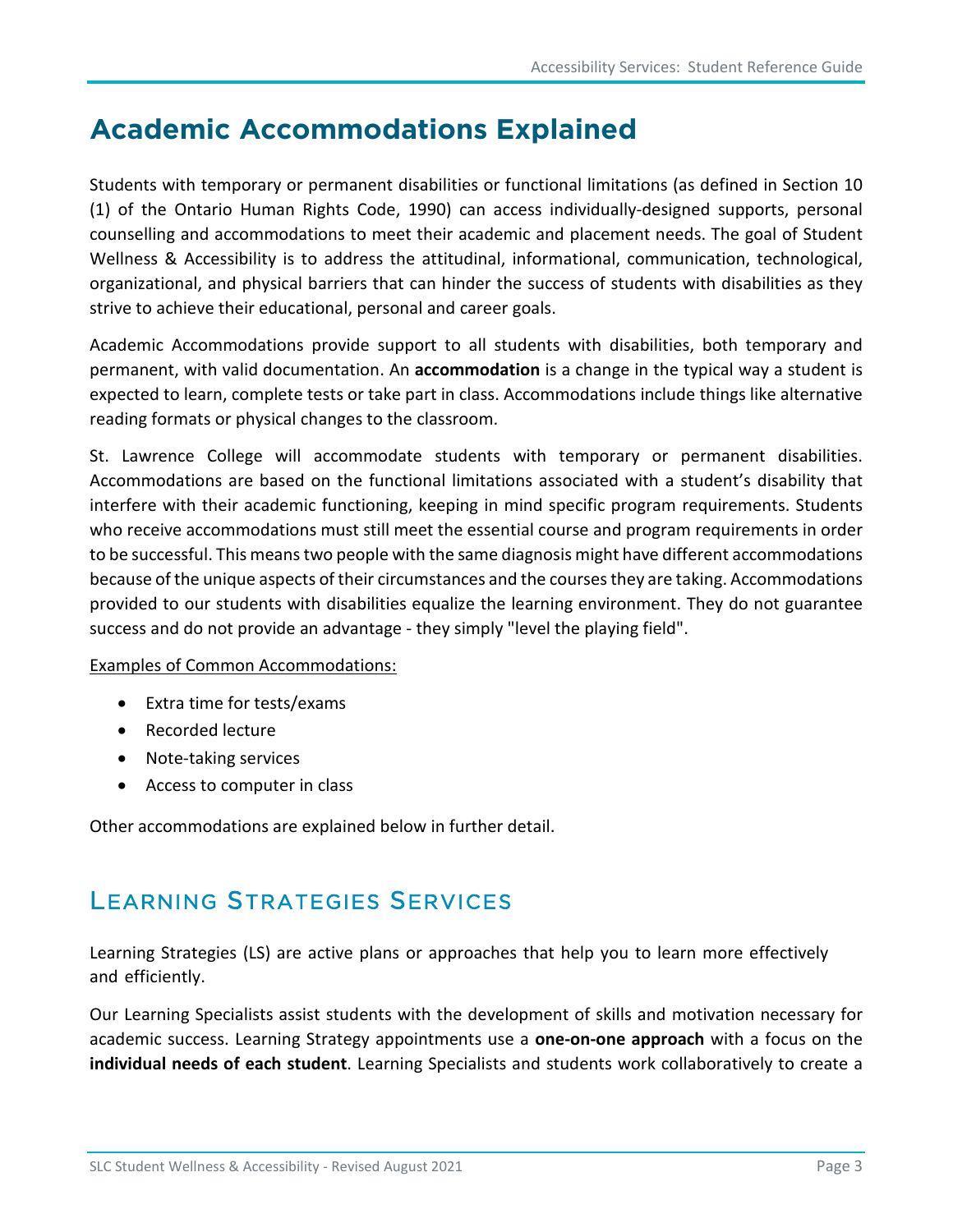plan to work on skills such as time management, organization, note-taking strategies, effective textbook-reading methods, study practices, and more.

### <span id="page-7-0"></span>ADAPTIVE T[ECHNOLOGY](https://www.stlawrencecollege.ca/campuses-and-services/services-and-facilities/accessibility/our-services/adaptive-technology-training/) SERVICES

**Adaptive or Assistive Technology (AT)** is a generic term that includes any piece of equipment or software that is used to increase efficiency, maintain function, or improve the capability of individuals with disabilities. AT is used to achieve greater independence while compensating for any functional deficits. The Adaptive Technologists work closely with the Counsellors/ Accessibility Advisors in supporting students with disabilities.

After a referral, students may see an Adaptive Technologist for:

- an AT assessment and/or review of existing AT
- assistance with the ordering / purchasing process
- on-going training and troubleshooting needs

### <span id="page-7-1"></span>REDUCED COURSE LOAD

Students with a **permanent disability** who are registered with Student Wellness & Accessibility have the option of taking a reduced course load. A reduced course load means that students take a smaller number of courses each semester, and then add semesters on to the end of their program. For example, if a student is in a one-year program and decides to take a 50% course load, the program becomes two years. There is a tuition subsidy (discount) for the additional semesters, for eligible students. Students on a reduced course load maintain full-time student status as long as the course load remains between 40% and 100% of a full course load. Full time student status means that students remain full time for OSAP purposes and retain other full time student benefits such as the bus pass, health plan, and so on. To discuss this option, come to Student Wellness & Accessibility. If it is determined that a reduced course load will best support your academic success, you will need to complete some forms at Student Wellness & Accessibility before it becomes official and before you withdraw from any courses.

### <span id="page-7-2"></span>DISTRACTION REDUCED ENVIRONMENT AND DISTRACTION REDUCED PRIVATE SPACE ACCOMMODATIONS

If you are registered with Student Wellness & Accessibility and have *Distraction Reduced Environment* or *Distraction Reduced Private Space* on your Accommodation Letter, your default location for your quizzes/tests/exams is the Test Centre.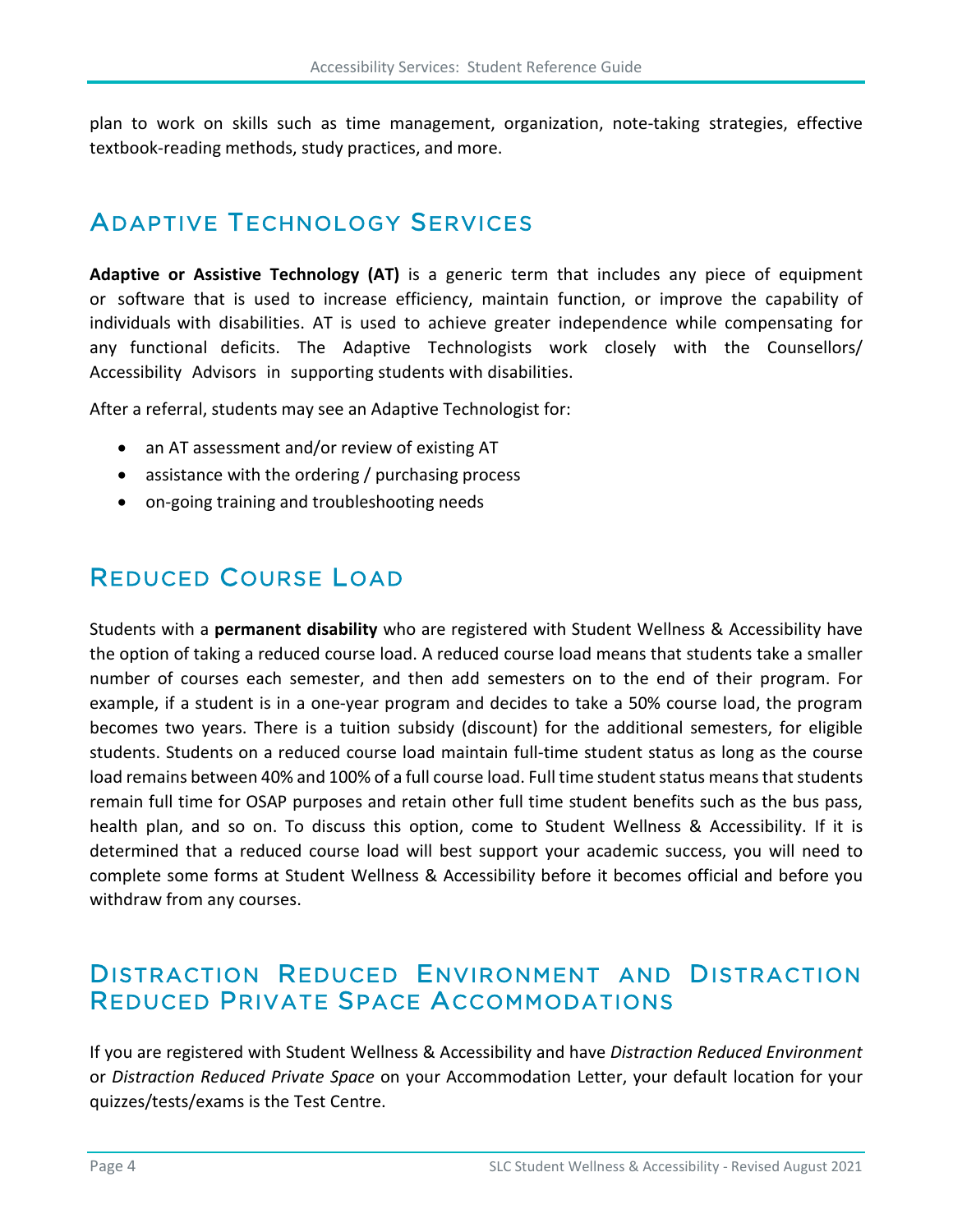**Distraction Reduced Environment:** Your quizzes/test/exams will be scheduled in the Test Centre by your faculty member.

**Distraction Reduced Private Space:** Students with this accommodation require a private room within the Test Centre. Your faculty will book your spot in the Test Centre and Test Centre staff will coordinate the private room – you do not need to book anything yourself.

#### *Writing Quizzes/Tests/Exams in the Test Centre*

The **Test Centre** provides a quiet, comfortable, professional and secure testing environment for students with disabilities when those needs cannot be met in the classroom. The Test Centre can accommodate digital, paper-based and online tests.

To access testing accommodations, students generally need to complete assessments (quizzes, tests, exams) in the Test Centre. (There are some exceptions; if you prefer to complete tests in the classroom, discuss with your faculty and your Counsellor/Accessibility Advisor.)

Your faculty will book your assessments in the Test Centre on your behalf; you do not need to book your assessments.

When completing an assessment in the Test Centre:

- Attend Test Centre with Student ID or photo ID at regular time of test or agreed upon time.
- Personal devices (e.g., laptops, phones, etc.) are **not permitted** with you during your test.
- You are expected to monitor your time independently during an assessment. You will not be notified by Test Centre staff of time remaining. There are clocks in the Test Centre to help you manage your time during your assessments.
- There may be academic penalty if you exceed your allotted time.
- You do not have to miss class time in order to access your accommodations. If your test time, including any extended time, interferes with class time, please arrange with your faculty to start your test earlier, or at another mutually agreeable time.

| Notify instructor at least 2 |  |  |  |
|------------------------------|--|--|--|
| business days prior to       |  |  |  |
| assessment if you choose to  |  |  |  |
| change your test location    |  |  |  |
| (Test Centre to classroom or |  |  |  |
| classroom to Test Centre).   |  |  |  |

| <b>Test Centre Campus Locations &amp; Contact</b> |             |                               |  |
|---------------------------------------------------|-------------|-------------------------------|--|
| Campus                                            | Room        | Email                         |  |
| <b>Brockville</b>                                 | 212         | testcentrebrockville@sl.on.ca |  |
| Cornwall                                          | M1420/M1430 | testcentrecornwall@sl.on.ca   |  |
| Kingston                                          | 22120       | testcentrekingston@sl.on.ca   |  |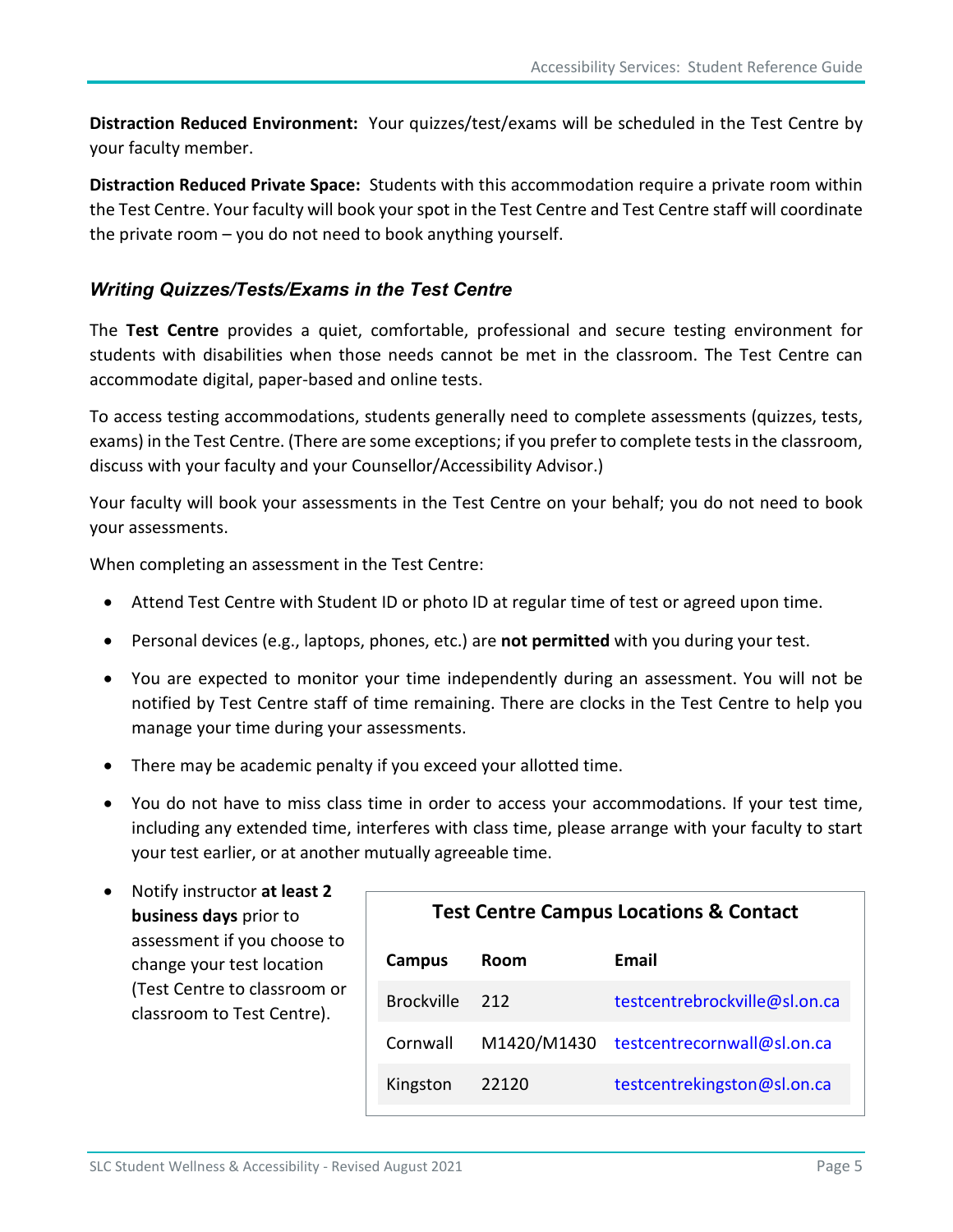# <span id="page-9-0"></span>ALTERNATIVE FORMAT TEXTBOOKS

Students who have a confirmed perceptual disability are eligible to receive their educational materials in alternative format. According to the [Canadian Copyright Law, Section 32](https://laws-lois.justice.gc.ca/eng/acts/C-42/page-1.html?txthl=perceptual+disability#s-2)<sup>[1](#page-9-1)</sup>, students with perceptual disabilities include those who have:

- Visual disabilities
- Difficulty processing print due to a learning disability
- Difficulty reading due to illness
- Difficulty with concentration due to short term memory loss, or
- Difficulty physically handling books or turning pages

To request textbooks and other educational materials in alternative format, please follow these steps:

#### **1. Obtain a copy of your SLC Booklist**

This document can be found by logging into the student portal a[t slc.me.](https://slc.me/+CSCOE+/logon.html) From the top navigation bar, click on "College Services," then "Booklists/Learning Materials," then select your campus. Search the booklists by name.

• Save a copy to your computer/device. This can be uploaded with the online form.

#### **2. Obtain a copy of proof that you have purchased the textbooks that you require in alternative format**

Your book receipt(s) is preferred.

• A scan or clear photo of your receipt, or forwarded email receipt are acceptable. This can be uploaded with the online form.\*

If you do **NOT** have your book receipt, please contact [altmedia@sl.on.ca](mailto:altmedia@sl.on.ca) or call 613-544-5400, ext 1636.

#### **3. Complete and submit the [online Alternative Textbook & Educational Materials Request Form](https://stlawrencecollege.ca/forms/alternative-format-textbook/)**[2](#page-9-2)

• The above 2 items can be uploaded with this form before submitting.

\* Due to a limit on the size and number of uploads to the online form, you may receive an error message when submitting photos. If you do, remove your uploaded photos and submit the form without them. Then, send your photos directly to [altmedia@sl.on.ca](mailto:altmedia@sl.on.ca) using your student email, and we will make sure that the application form and supporting information are linked.

If you need assistance in requesting your books in altformat, please contact [altmedia@sl.on.ca](mailto:altmedia@sl.on.ca) or call 613-544-5400, ext. 1636.

<span id="page-9-2"></span><span id="page-9-1"></span>

<sup>&</sup>lt;sup>1</sup> Canadian Copyright Law, Section 32: https://laws-lois.justice.gc.ca/eng/acts/C-42/page-1.html<br><sup>2</sup> Online Alternative Textbook Request form:<https://stlawrencecollege.ca/forms/alternative-format-textbook/>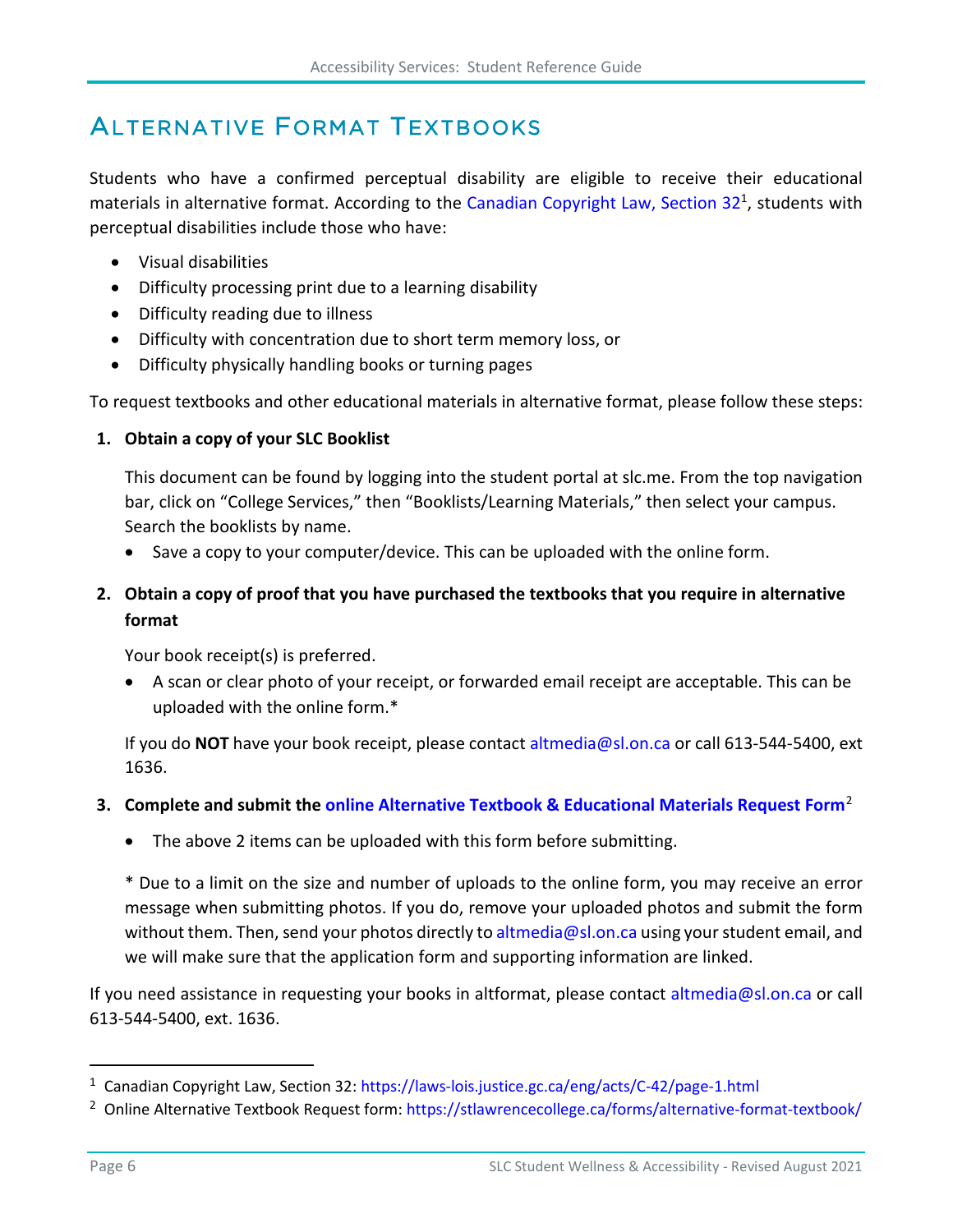# <span id="page-10-0"></span>**Accommodations: Frequently Asked Questions**

#### $Q$ : I have an accommodation to write my tests in the Test Centre. What if I want to write my test in the classroom instead?

A: You can change the location for quizzes/tests/exams (Test Centre to classroom or classroom to Test Centre) as long as you notify your professor by email at least 2 business days before the scheduled date. Professors are not obligated to have extra copies of tests in the classroom and therefore if you show up to write your test in the classroom, you will likely be told you need to go to the Test Centre to write the test.

#### $Q$ : I have accommodations in place, but I find I'm struggling academically. What can I do?

<sup>A</sup> : Make an appointment at the Student Wellness & Accessibility front desk or via email at [wellness@sl.on.ca](mailto:wellness@sl.on.ca) to review supports available. The earlier you get in touch with Student Wellness & Accessibility, the better it will feel to get things on track.

#### $Q$ : Am I required to use the services and accommodations available to me?

 $\mathcal A$ : No. Your accommodations are designed to meet your disability related needs, but those needs may vary depending upon the format of your course. As such, you may find that there are times when you choose not to use the available supports. In these cases, we strongly encourage you to speak to your Advisor about your decision.

#### $Q: I$  want to get a tutor, how do I do that?

 $A$ : Visit this link to request a peer tutor, free of charge: [Peer Tutoring Program](https://www.stlawrencecollege.ca/services/academic/peer-tutoring)<sup>[3](#page-10-1)</sup>.

<span id="page-10-1"></span><sup>3</sup> Peer Tutoring Program:<https://www.stlawrencecollege.ca/services/academic/peer-tutoring>

SLC Student Wellness & Accessibility - Revised August 2021 **Page 7** and the View Page 7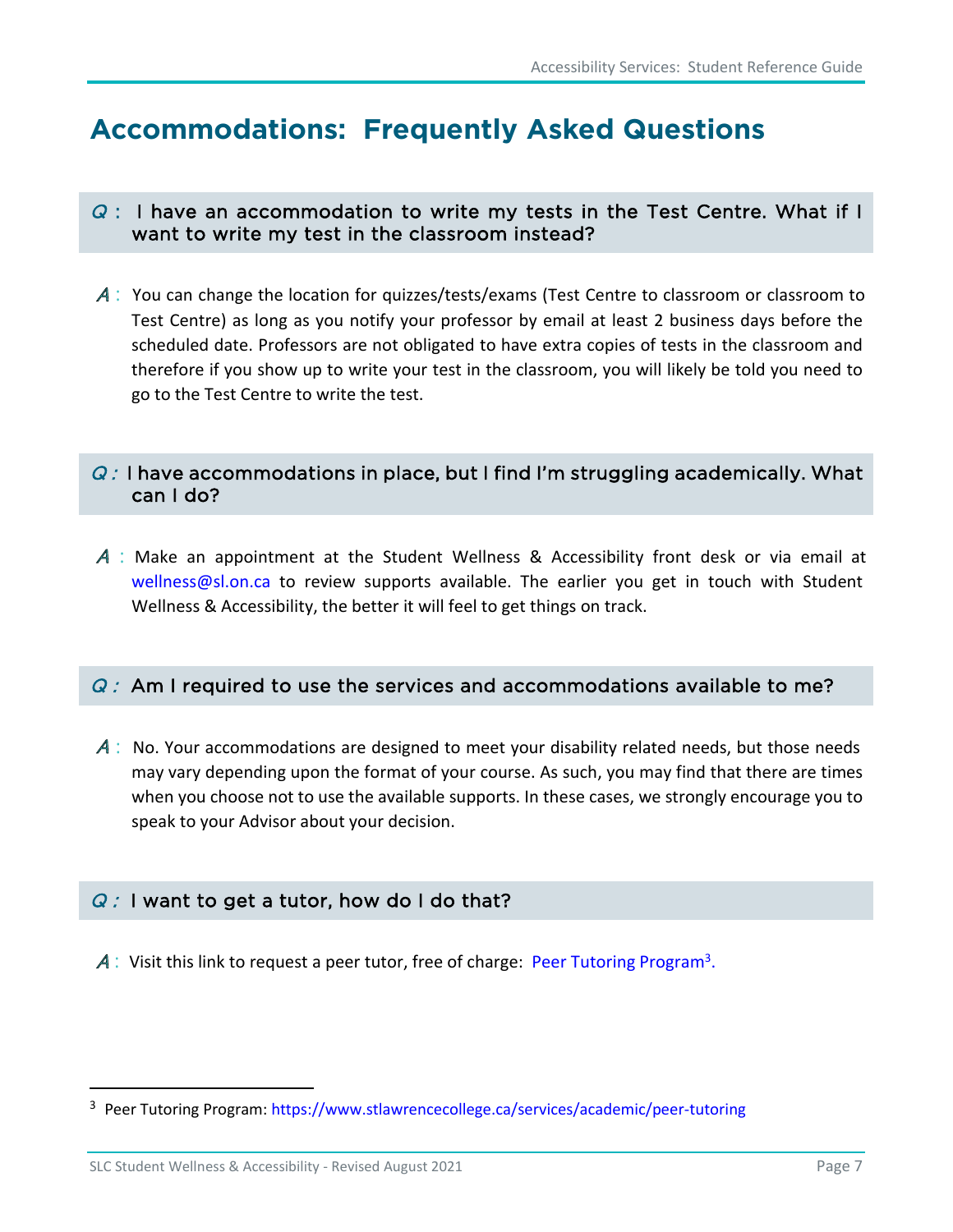#### $Q$ : One of my friends has an accommodation that I want. How do I get it added to my Accommodation Letter?

 $\mathcal A$ : The accommodation process is an individualized process, based on the student's needs and the disability documentation provided by the student. This means that students are eligible for only the accommodations that are appropriate to their individual needs, and Accommodation Letters will be different for different students. If you would like to review your accommodations, please book an appointment at Student Wellness & Accessibility. Sometimes students decline an accommodation but later realize it would be helpful for them. We can change an Accommodation Letter at any time in the semester, provided any accommodation changes support the identified functional need or limitation. If you have new or additional disability documentation you would like Student Wellness & Accessibility to consider, please provide it to Student Wellness & Accessibility at the time of booking the appointment.

#### $Q$ : I'm in my first year of a 2-year program. Will my Accommodation Letter be sent to my professors next year?

A: Check the expiry date at the top left of your Accommodation Letter. Upon expiry of your Accommodation Letter, you will need to renew your Accommodation Letter, either at the Student Wellness & Accessibility front desk, or fill out th[e online Accommodation Letter Renewal Form](https://www.stlawrencecollege.ca/forms/accommodation-letter-renewal-form/)<sup>4</sup>.

#### $Q$ : I provided Student Wellness & Accessibility with disability documentation to get accommodations. Do I need to provide that documentation every year?

<sup>A</sup>: If you have provided documentation indicating a "**permanent disability**", you do not have to provide any further documentation to renew your current accommodations. However, if your needs change, you may need to provide additional or updated documentation. If you are not sure if you provided documentation that indicates a "permanent disability", please check with your Advisor.

**Interim Disability Status**: Students are in the process of obtaining documentation either from a regulated health professional from whom they received a diagnosis or are receiving ongoing treatment or from the results of a psycho-educational assessment. After the accommodation

<span id="page-11-0"></span><sup>4</sup> Online Accommodation Renewal Form: [https://www.stlawrencecollege.ca/forms/accommodation-letter](https://www.stlawrencecollege.ca/forms/accommodation-letter-renewal-form/)[renewal-form/](https://www.stlawrencecollege.ca/forms/accommodation-letter-renewal-form/)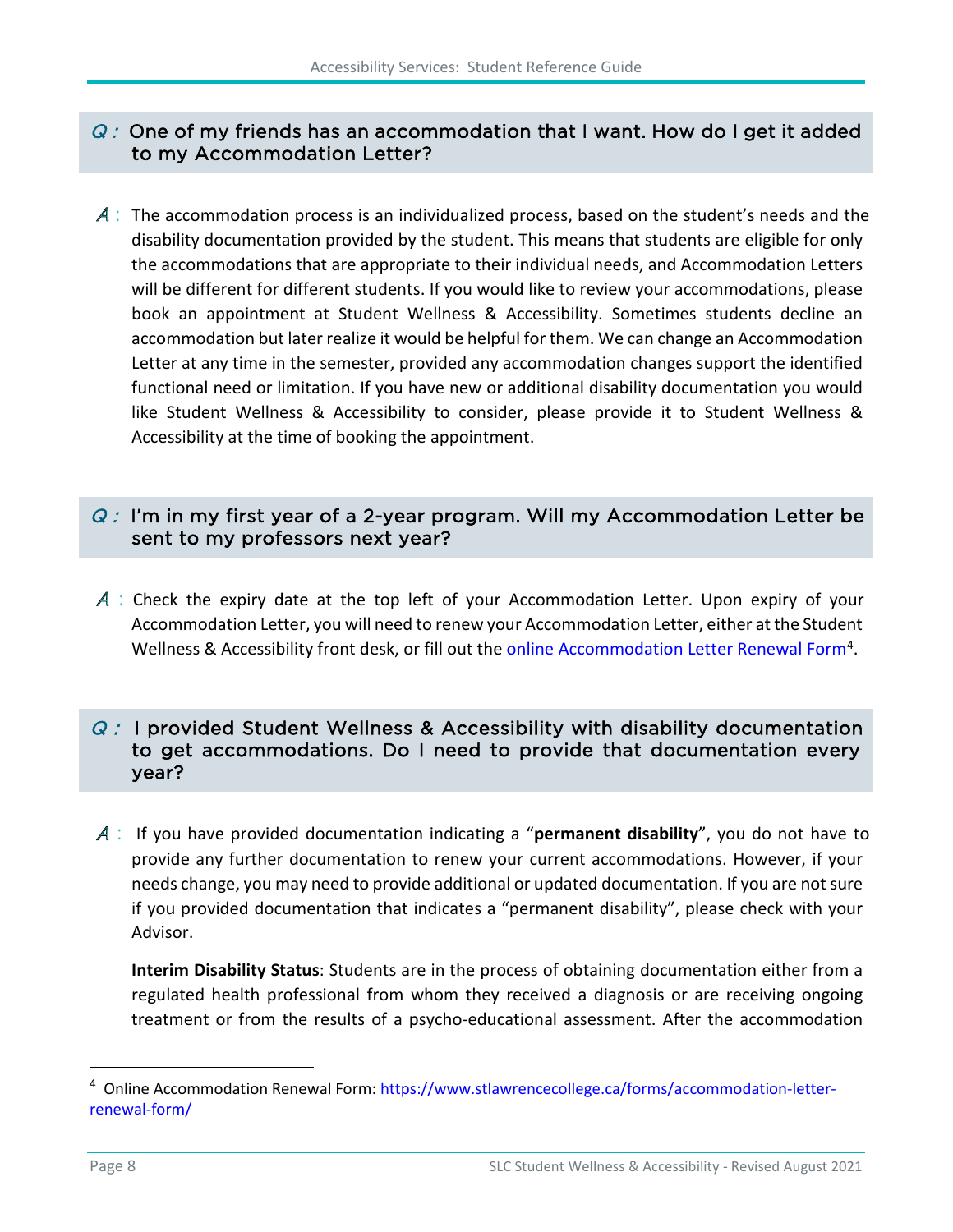valid date has expired, students will need to contact Student Wellness and Accessibility to update their documentation to receive further accommodation.

**Temporary Disability Status**: Students who are in a position where they are temporarily in need of accommodations. For example, a student breaks his/her arm and requires a note taker or a scribe. Documentation will need to be provided. Student will be provided accommodations until the valid date on the accommodation letter has expired. This date is indicated on the student's medical documentation.

#### $Q:$  Do I have to disclose my disability to my instructors?

 $\mathcal A$ : No, the choice to disclose is entirely yours. Your professor will be aware that you need accommodations when they receive a copy of your Accommodation Letter. However, this letter contains no information about your disability. In some circumstances, however, disclosing the nature of your disability could be very helpful to you or your professor for the purposes of arranging your accommodations. You are encouraged to speak with Student Wellness & Accessibility at any time if you have questions or concerns about disclosing your disability to anyone outside of the Student Wellness & Accessibility office.

#### $Q$ : What should I do if my professor is not implementing my accommodations as I thought they would?

<sup>A</sup>: Your Accommodation Letter represents the SLC Student Wellness & Accessibility formal approval of your academic accommodation plan. Instructors are expected to honour this letter, but sometimes misunderstandings can occur. You are encouraged to communicate your concerns to your professor and/or contact Student Wellness & Accessibility to help you resolve the issue.

#### $Q$ : Will taking a reduced course load affect my eligibility for disability grants / bursaries of Ontario Student Assistance Program (OSAP)?

 $\mathcal A$ : Most scholarships require confirmation that you are registered in a full-time program at college or university. If you are taking a reduced course load as an accommodation of your disability, it can be considered the equivalent of a full course load carried by a student without a disability. OSAP requires a minimum course load of 40%.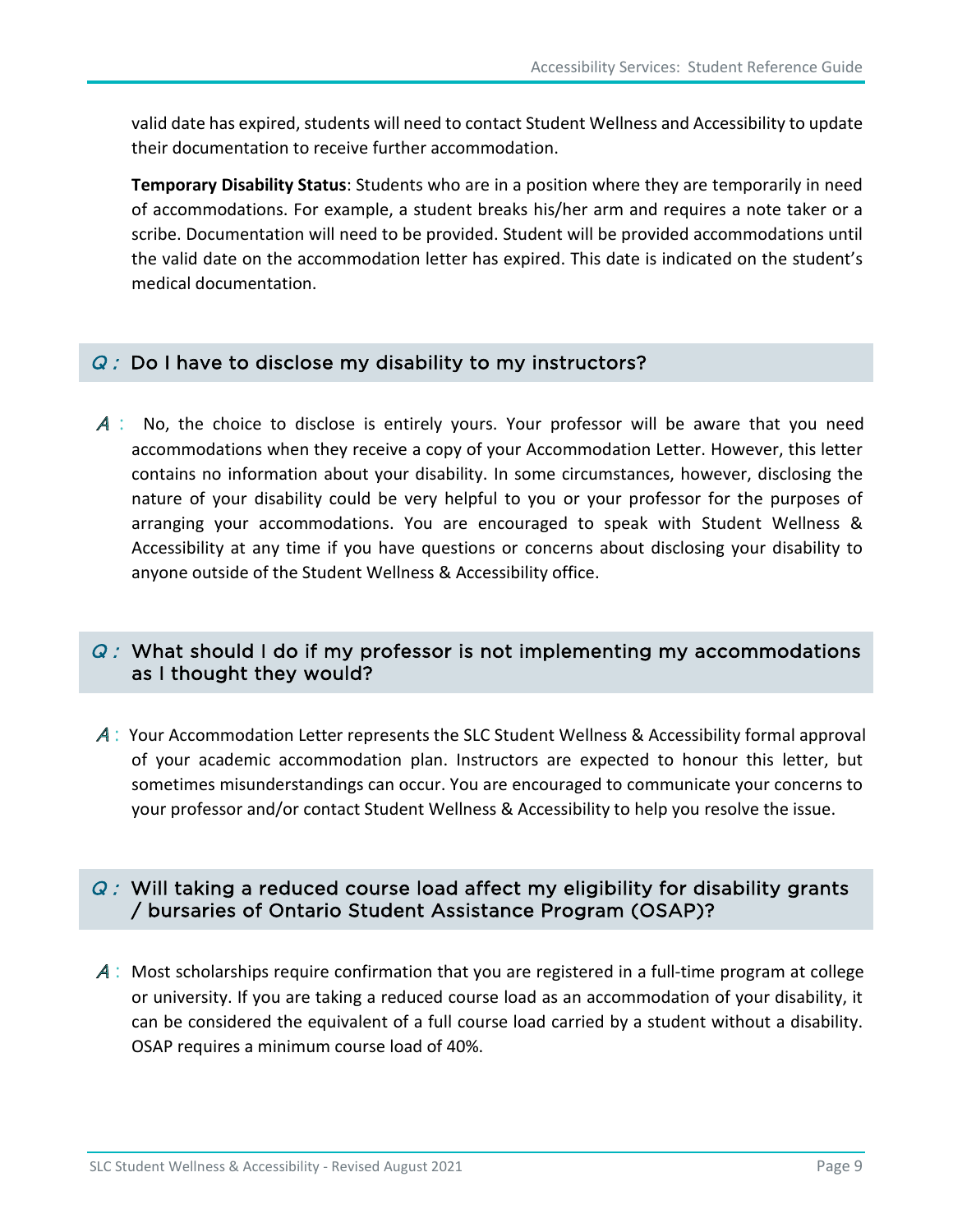#### $Q$  : What if I become ill or the symptoms of my disability become so severe that need to withdraw from my program and come back at a later time?

 $\mathcal{A}$ : If you're not sure whether to withdraw or not, we encourage you to come to Student Wellness & Accessibility to discuss your situation. If you decide to withdraw, we will guide you to complete an Academic Withdrawal Form, which you submit to the Registration Office. After that, you have the option to submit a Medical/Compassionate Withdrawal Form to Student Wellness & Accessibility, signed by your physician, supporting the withdrawal on a medical basis. This process allows you to request a) a pro-rated refund of your tuition fees, and/or b) replacing any F (Fail) grades with W (Withdrawal) grades on your transcript, so that your withdrawal does not adversely affect your GPA. You can access the necessary forms, and guidance on the process, at Student Wellness & Accessibility.

#### $Q$ : What if I have a medical emergency and I miss a due date or a test?

 $\mathcal A$ : Contact Student Wellness & Accessibility to discuss your situation as soon as possible. When appropriate, we can make alternate arrangements with your professors. In these cases, we will need medical documentation about the period of time you were absent due to a medical condition.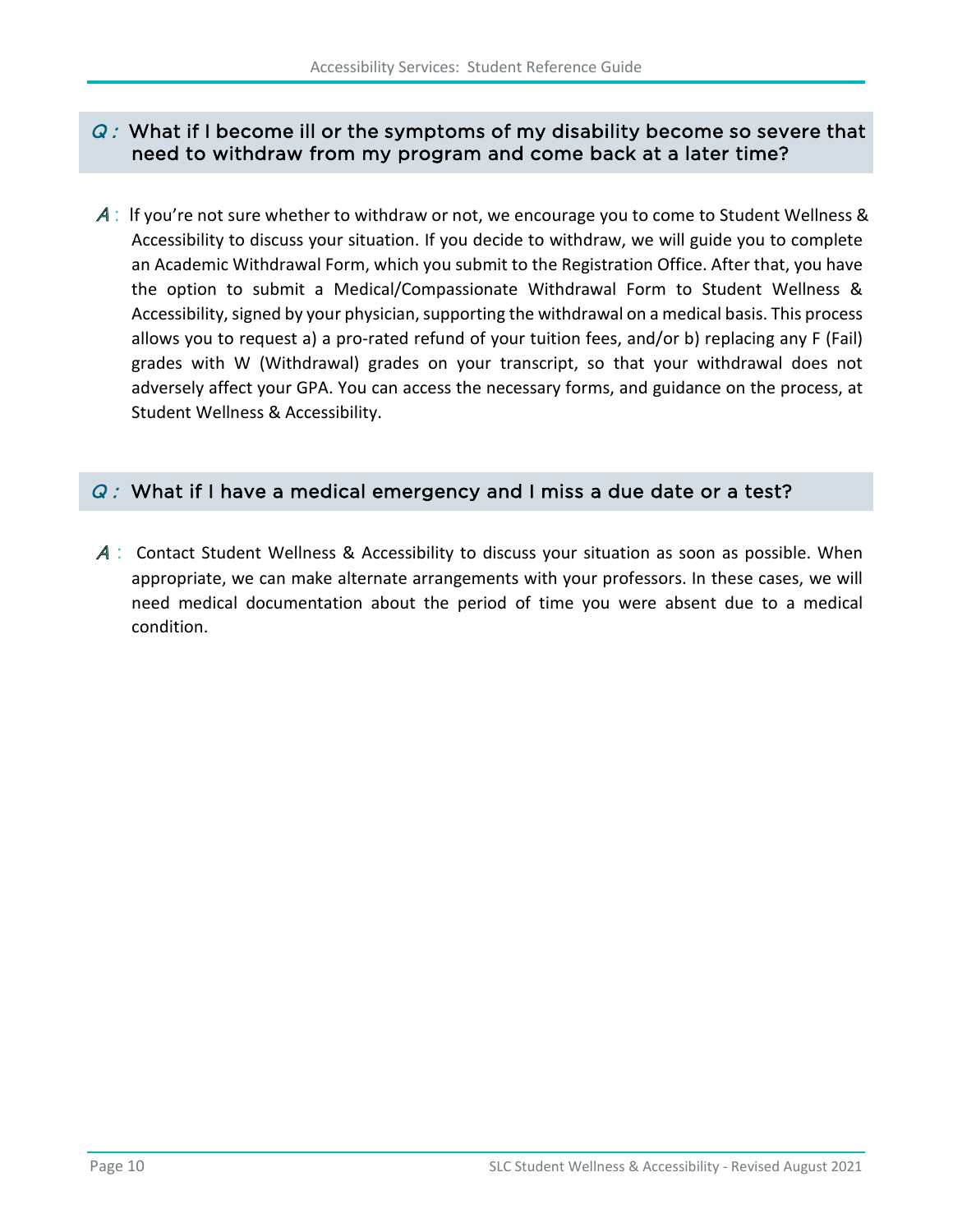# <span id="page-14-0"></span>**Student Rights and Responsibilities**

#### **Students with Disabilities at St. Lawrence College have a** *right* **to:**

- equal access and equal opportunity to participate in the academic experience
- be treated with dignity and respect regarding their disability, accommodation and/or access needs
- appropriate, individualized accommodation
- protection and security of their personal, health, disability and other confidential information
- timely service provision
- prompt, equitable investigation and resolution of concerns

#### **Students with Disabilities have a** *responsibility* **to:**

- provide Student Wellness & Accessibility with appropriate information and documentation from a regulated health professional relating to your needs.
- participate in discussions regarding possible accommodation solutions, based on needs.
- inform Student Wellness & Accessibility as soon as possible if your needs change or if difficulties arise so that other options or arrangements can be explored.
- continually monitor your progress and self-advocate as needed.
- inform Student Wellness & Accessibility of any changes in faculty and/or courses (including relevant on-line or Ontario Learn courses) to support updated Accommodation Letter distribution.
- complete any necessary steps identified and discussed with Student Wellness & Accessibility to initiate your accommodations.
- renew your Accommodation Letter with Student Wellness & Accessibility each semester/year as appropriate. The expiry date is indicated on your Accommodation Letter. Submit renewal requests through the online Accommodation [Letter Renewal Request Form](https://www.stlawrencecollege.ca/forms/accommodation-letter-renewal-form/)[5](#page-14-1).
- notify Student Wellness & Accessibility if you would like to discuss the option of a reduced course load. Students with confirmed disabilities are permitted to take as low as 40% of a full course load, upon completion of required documentation with your Accessibility Advisor or Counsellor.
- notify Student Wellness & Accessibility if you require placement accommodations. To support smooth implementation of placement accommodations, notify Student Wellness & Accessibility no later than the semester prior to placement.
- submit an online Alternative [Format Request Form](https://stlawrencecollege.ca/forms/alternative-format-textbook/)<sup>[6](#page-14-2)</sup> if you require educational materials in an **alternative format**.

<span id="page-14-1"></span><sup>5</sup> Accommodation Letter Renewal Form: [https://www.stlawrencecollege.ca/forms/accommodation-letter](https://www.stlawrencecollege.ca/forms/accommodation-letter-renewal-form/)renewal-form/<br><sup>6</sup> Alternative Format Textbook Request Form:<https://stlawrencecollege.ca/forms/alternative-format-textbook>

<span id="page-14-2"></span>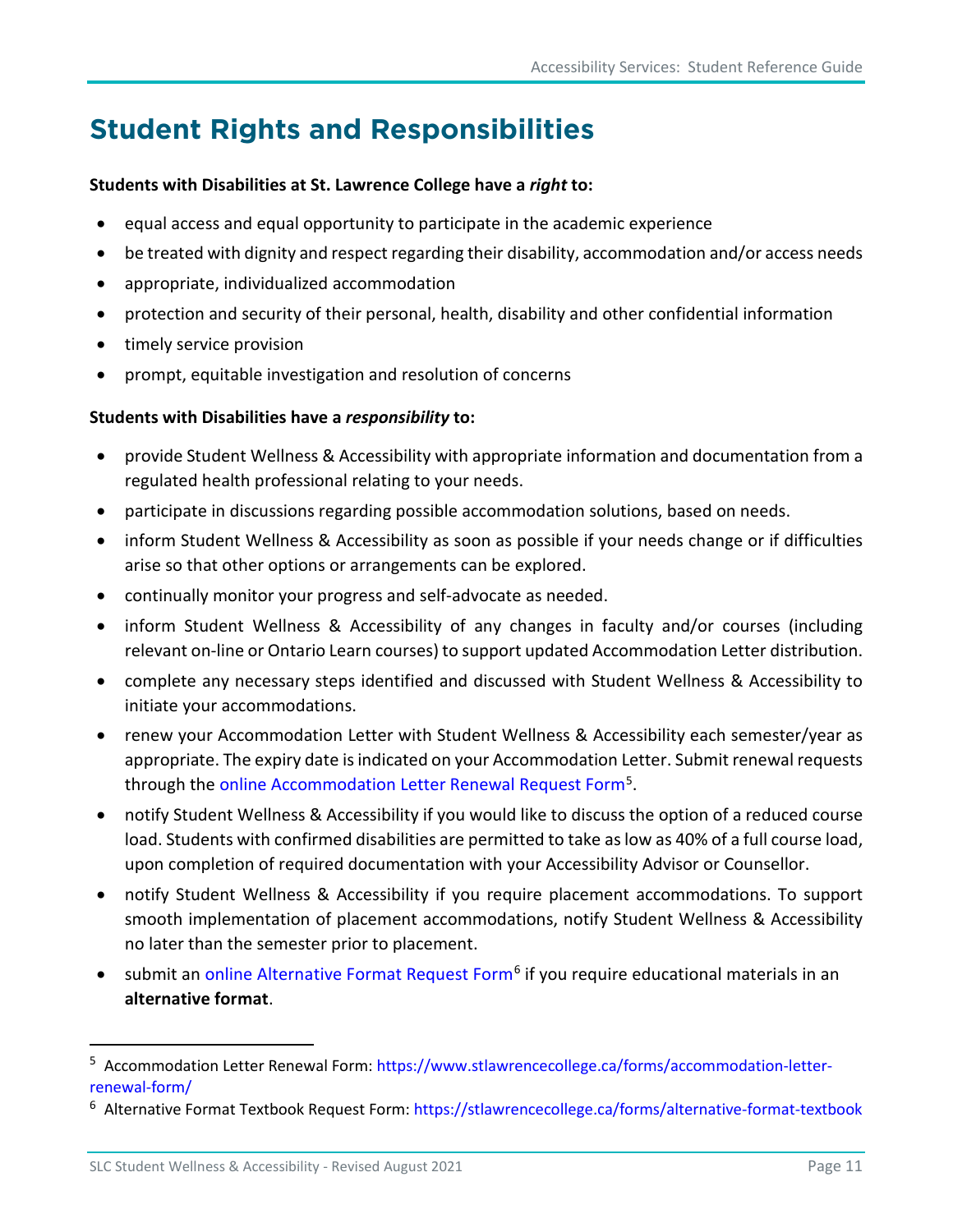# <span id="page-15-0"></span>**Statement of Confidentiality**

Student Wellness & Accessibility collects and stores personal and health information as is reasonably required to provide disability-related services and is allowed under the authority of the *Personal Health Information Protection Act,* 2004.

Information pertaining to a student's disability, and/or functional limitations arising from a disability, specifically as it relates to accommodations in the academic context is collected. Information pertaining a student's participation in academic studies at St. Lawrence College including name, birth particulars, contact information, emergency contacts and academic status is also collected.

Student Wellness & Accessibility collects this information for the following purposes:

- 1. To determine a student's eligibility for accessibility services
- 2. To design and approve appropriate individualized accommodation plans
- 3. To determine eligibility for funding supports (e.g., *Bursary for Students with Disabilities, Ontario Student Assistance Program – Ontario Student Assistance Program (OSAP))*
- 4. To facilitate referrals to on or off-campus supports

#### Confidentiality and Protection of Information

The College is committed to maintaining confidentiality when providing academic accommodations and related support services to students with disabilities. All information provided by students including written documentation related to their disability and information disclosed by students to Student Wellness & Accessibility staff personnel in appointments, emails or phone calls is held in strictest confidence. Discussion or clarification of your accommodations with other staff or faculty may need to done by Student Wellness & Accessibility for the sole purpose of implementing your accommodations efficiency and effectively.

Student paper records are maintained in locked file cabinets in the Student Wellness & Accessibility office and are accessed only by Student Wellness & Accessibility employees. Student Wellness & Accessibility also stores student electronic records on an encrypted, secured server that is maintained by Information Technology Services. Only Student Wellness & Accessibility staff is authorized access to these student electronic records.

Student Wellness & Accessibility maintains records for 10 years after the last contact with the service before being destroyed. This enables students to access their file with Student Wellness & Accessibility for various purposes for a period after leaving St. Lawrence College, such as applying for admission to other academic institutions or accommodation on professional qualifying exams.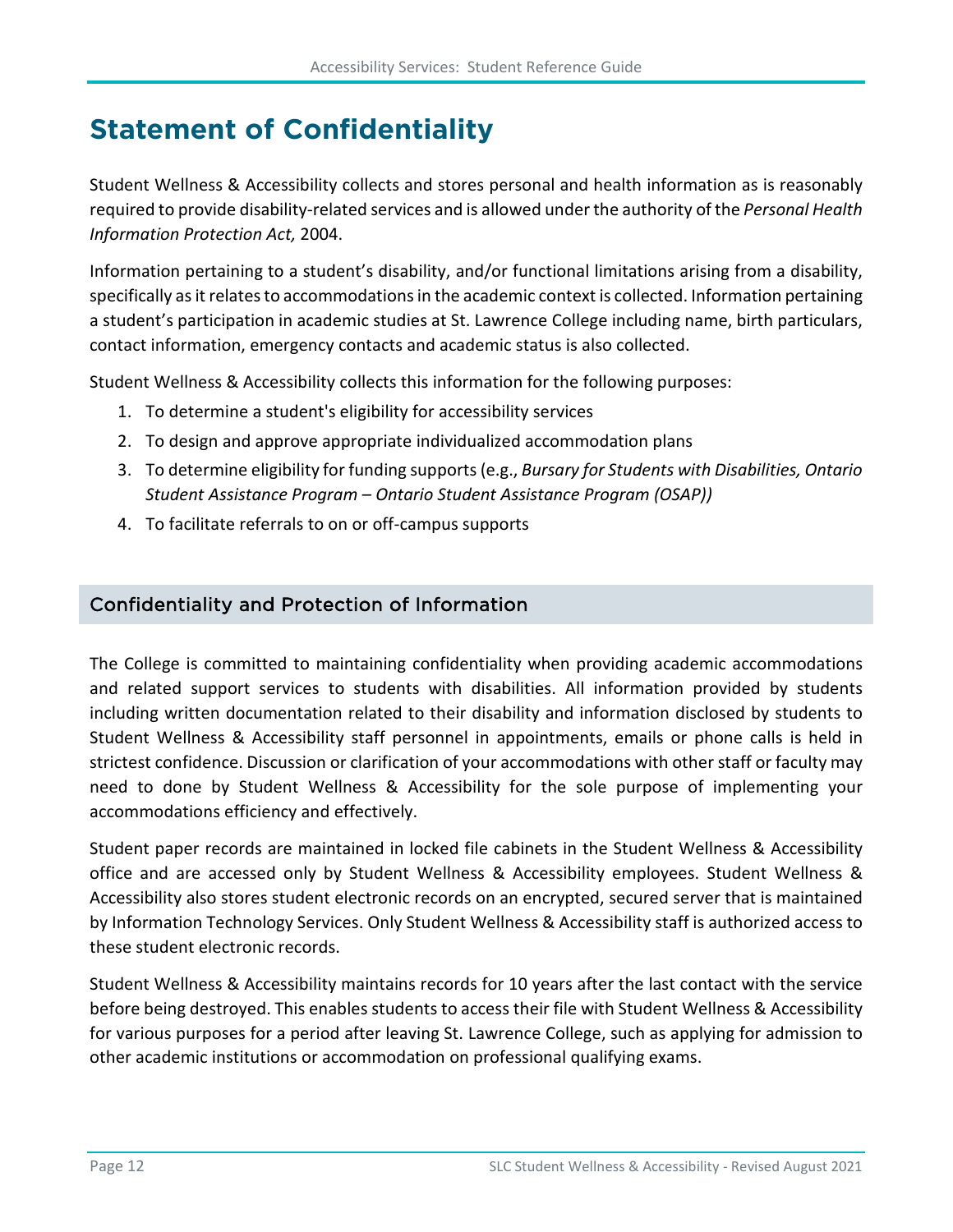#### Sharing and Exchange of Personal, Health or Disability-Related Information

#### *Outside of Student Wellness & Accessibility*

No information about a student's disability and/or their registration with Student Wellness & Accessibility is shared with others at St. Lawrence College, without the student's explicit consent, including with professors, teaching assistants, staff in academic departments, Student Awards, Registrar's Office, Residences or other units.

Students are not required to share *any* information about their disability or health condition with anyone outside of Student Wellness & Accessibility.

Information about a student's disability/health condition, their registration with Student Wellness & Accessibility and/or their receipt of academic accommodations does not appear on any official file with the College, including transcripts or degree documents.

#### **Disclosure**

There are some exceptions where Student Wellness & Accessibility may be required by law or statue to share information about students registered with its services. These exceptions include:

- If there is a known risk of serious harm to the student or another person
- In the case of apparent, reported, suspected or potential child abuse or neglect
- In response to a court order or summons for records or testimony
- If a student reports sexual abuse by a Regulated Health Care Professional
- For the purpose of contacting a relative, friend or potential substitute decision-maker if the student is injured, incapacitated, or ill and unable to give consent personally
- If the student is known to be involved in a fraud investigation
- For the purpose of a proceeding or a contemplated proceeding in which Student Wellness & Accessibility is expected to be a party or a witness if the information relates to or is a matter at issue in the proceeding

Consent forms to grant any sharing of their personal, health or disability-related information are available from Student Wellness & Accessibility staff as needed.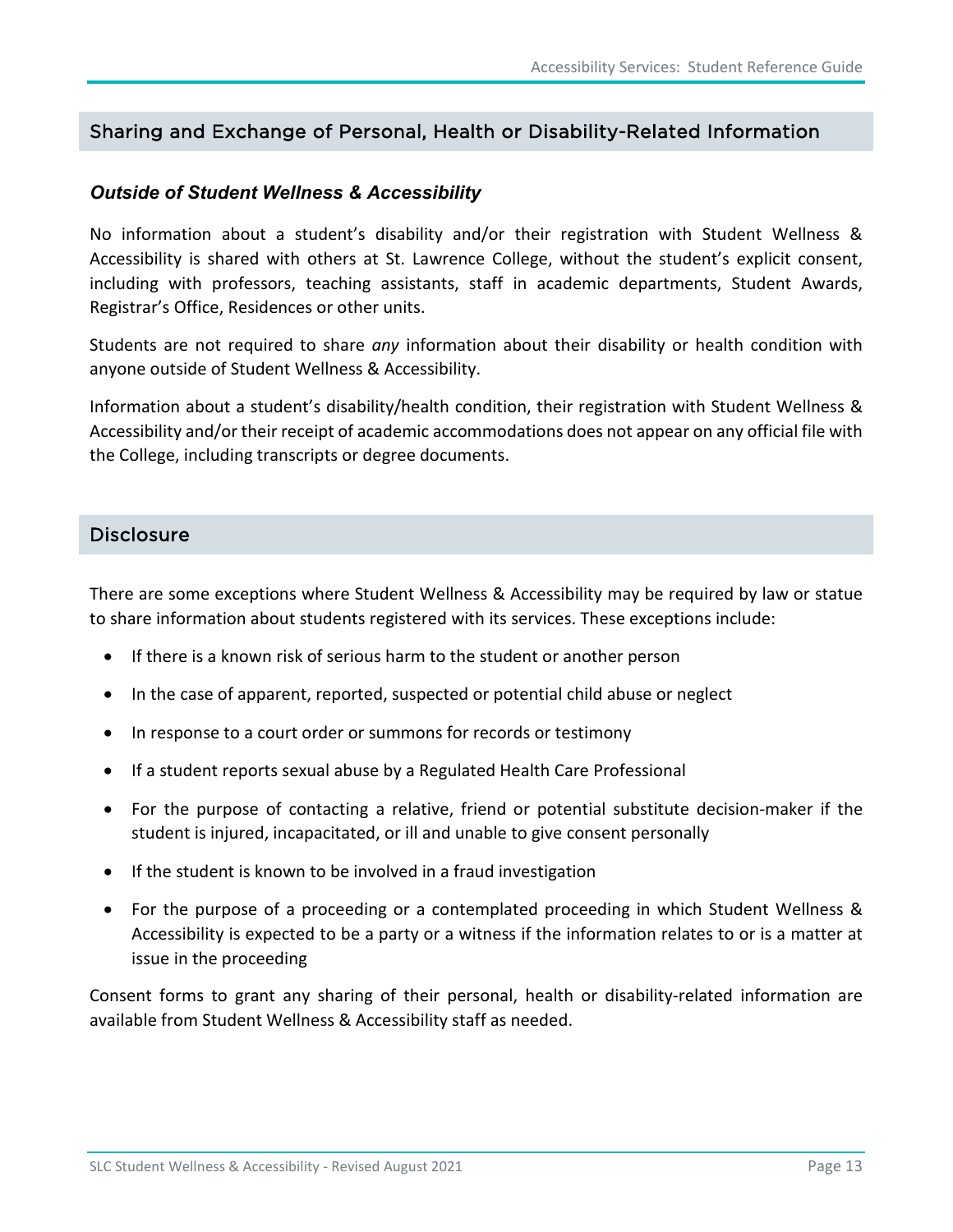# <span id="page-17-0"></span>**Additional Support Services at SLC**

Outside of academic accommodations, there are many services offered to support learning.

### <span id="page-17-1"></span>COUNSELLING SERVICES

Counselling Services are a part of Student Services, and are designed to provide support to students during their time at St. Lawrence College. Meeting with a friendly and professional counsellor with whatever may be challenging or troubling, can make a difference. Our counsellors provide a wide range of strategies and supports to assist you in doing your best during your time at St. Lawrence College.

#### *Who should seek counselling?*

Any student of St. Lawrence College is welcome to seek service. We understand that being in college can be an exciting time, but that it can also be accompanied with stressful times.

Some common areas of concern addressed in counselling are:

- transition to college life,
- adjustment to disability or health related concerns,
- anxiety or mood issues,
- stress management,
- conflict with family and friends,
- grief/loss,
- relationship problems,
- self-esteem,
- sexuality,
- substance use.
- and much more.

Click to learn more abou[t Counselling Services at SLC](https://www.stlawrencecollege.ca/services/student-wellness-and-accessibility/wellness-services-and-resources)<sup>[7](#page-17-2)</sup>.

<span id="page-17-2"></span><sup>7</sup> Counselling Services at SLC: [https://www.stlawrencecollege.ca/services/student-wellness-and](https://www.stlawrencecollege.ca/services/student-wellness-and-accessibility/wellness-services-and-resources)[accessibility/wellness-services-and-resources](https://www.stlawrencecollege.ca/services/student-wellness-and-accessibility/wellness-services-and-resources)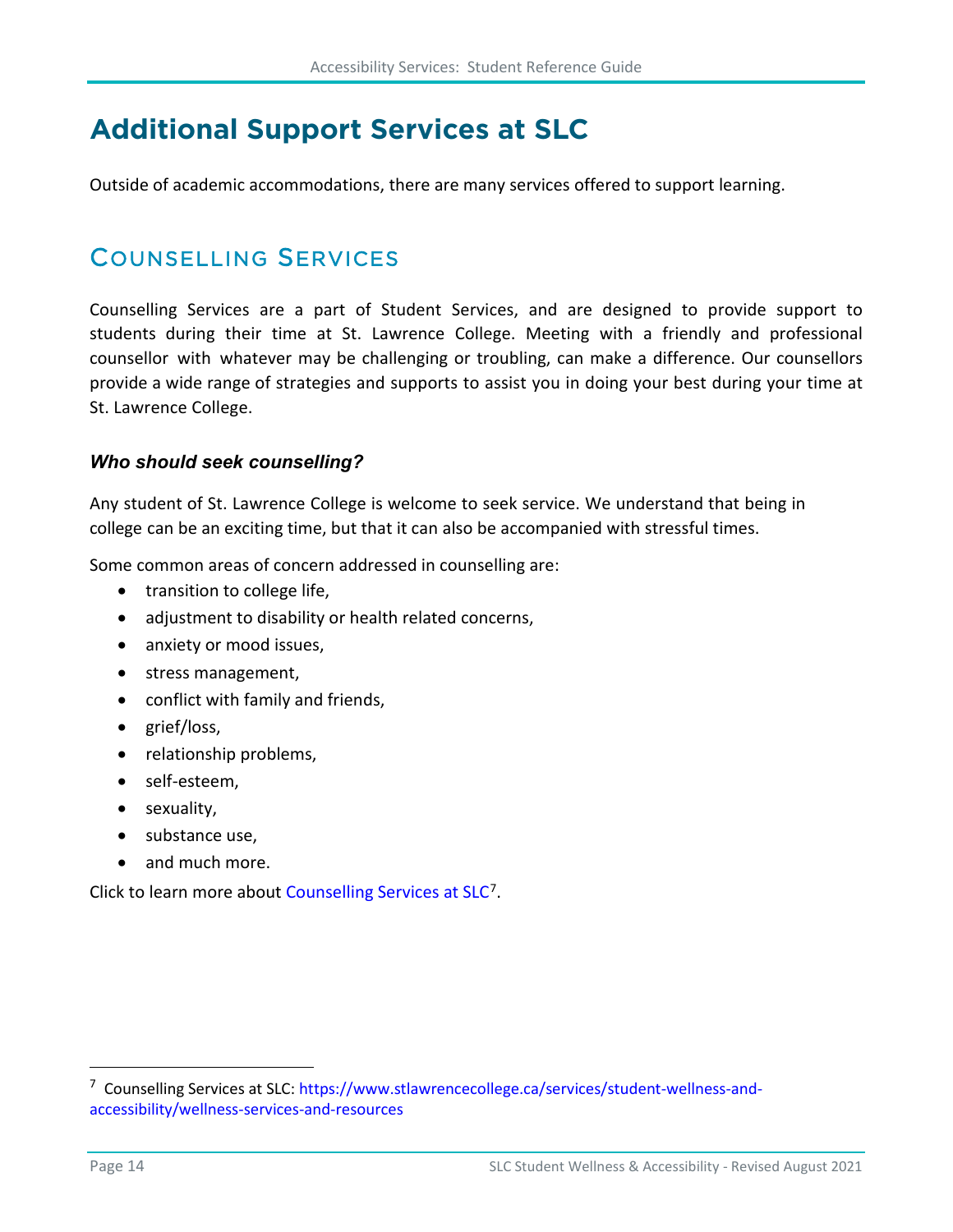### <span id="page-18-0"></span>ACADEMIC SUPPORT CENTRE

#### (Formerly the Math & Writing Centre)

Are you looking to improve/enhance your writing, math, or science skills? The Academic Support Centre is here to help. They offer a safe, friendly, and collaborative learning environment for you to develop your abilities and strengthen your confidence. Their team is happy to assist you with a variety of different topics and can offer free one-on-one or group tutoring sessions. They welcome students from all programs. To find handouts and reference materials or to inquire about our services, please visit [slc.me,](https://slc.me/) or visit the Academic Support Centre located in or near the library on your campus.

### <span id="page-18-1"></span>STUDENT SUCCESS FACILITATORS

Worried about how to study effectively? Not sure who to talk to about finances? Wondering how to cope with learning lots of new material? Student Success Facilitators (SSF) provide support and resources to help you achieve your academic and personal goals. They work closely with faculty and College services to ensure that you have a positive learning experience. They also assist you with adjusting to college life, finding College resources, obtaining a peer tutor, becoming a peer tutor, understanding how to develop the academic skills you will need, and more.

- Development of effective learning and study strategies check out their [learning resource](https://www.stlawrencecollege.ca/campuses-and-services/services-and-facilities/student-success-facilitators/learning-resources/) [online](https://www.stlawrencecollege.ca/campuses-and-services/services-and-facilities/student-success-facilitators/learning-resources/)<sup>8</sup>.
- Information and referral to College resources and services
- Academic advising
- Help with adjusting to college life
- Resources for finances

### <span id="page-18-2"></span>PEER TUTORING

If you are having difficulty in one or more of your courses, the Peer Tutoring Program may be of benefit to you. Peer Tutors provide practice and review of course material to help students enhance their understanding of the course content.

Peer Tutoring is available for most courses in most programs but is subject to Peer Tutor availability.

<span id="page-18-3"></span><sup>8</sup> Student Success Facilitator Online Learning Resources: [https://www.stlawrencecollege.ca/campuses-and](https://www.stlawrencecollege.ca/campuses-and-services/services-and-facilities/student-success-facilitators/learning-resources/)[services/services-and-facilities/student-success-facilitators/learning-resources/](https://www.stlawrencecollege.ca/campuses-and-services/services-and-facilities/student-success-facilitators/learning-resources/) 

SLC Student Wellness & Accessibility - Revised August 2021 **Page 15** Page 15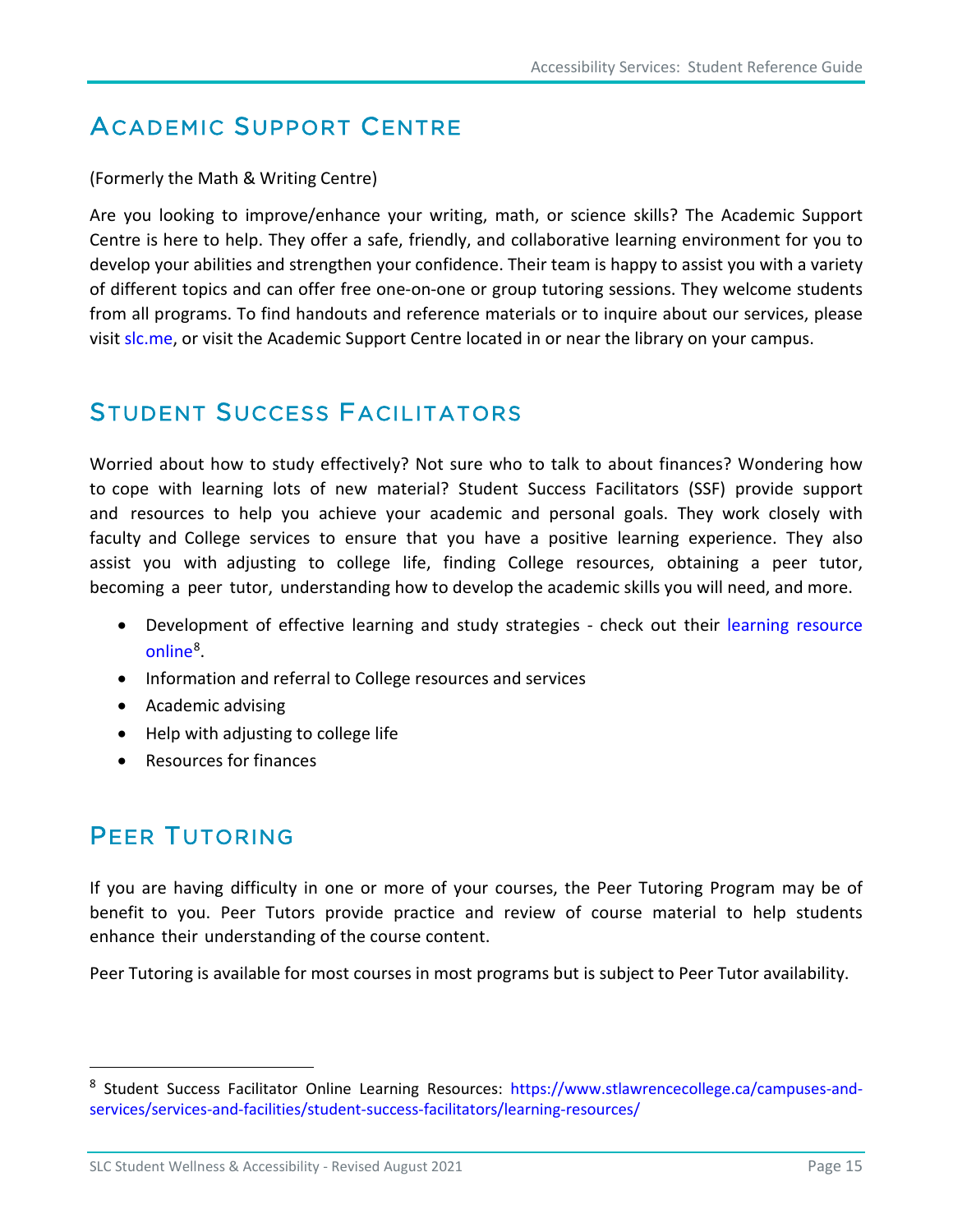Peer Tutors may work individually or with small groups of students. Peer Tutoring is a paid Student Bursary position. Peer Tutors may opt to accumulate hours towards a Student Life Credit instead of being paid.

Students who are strong academically in their courses may be interested in becoming a Peer Tutor. Peer Tutors should possess excellent communication skills and a friendly, helpful attitude. The rewards of becoming a Peer Tutor include extra income, excellent experience, reinforcement of your own knowledge and the satisfaction of helping others.

If you are interested in receiving Peer Tutoring or would like to become a Peer Tutor yourself, please learn more by visiting the [Peer Tutoring page](https://www.stlawrencecollege.ca/campuses-and-services/services-and-facilities/peer-tutoring/)<sup>[9](#page-19-2)</sup> specific to the campus you are attending.

### <span id="page-19-0"></span>APPEALS

St. Lawrence College is committed to fairness and requires adherence to policy in decisions affecting students. The goal of the Academic Appeal Procedure is to seek resolution when a student feels that they have not been treated fairly with respect to academic policy. Academic appeals provide a mechanism for reasonable review of academic decisions. A student who feels that a College policy has been violated or that a decision is excessive or unwarranted may appeal the academic decision.

<span id="page-19-1"></span>Click to learn more about the [Academic Appeal Procedure,](https://www.stlawrencecollege.ca/about/college-reports-and-policies/academic-policies/academic-appeals/) and who to contact for support.

### BEHAVIOURAL INTERVENTION TEAM (BIT)

The top priority of the SLC Behavioural Intervention Team is the safety and well-being of students, staff, faculty and the college community. The team wants to be notified of individuals on campus who are experiencing distress or jeopardizing campus safety. As a team they coordinate resources and facilitate a caring, restorative approach to best assist the individual of concern. You can make a report anonymousl[y online, or contact the BIT direc](https://www.stlawrencecollege.ca/campuses-and-services/services-and-facilities/report-a-concern/)tly to voice your concern.

Click to learn more about the Behavioural Intervention Team<sup>[10](#page-19-3)</sup>.

<span id="page-19-2"></span><sup>&</sup>lt;sup>9</sup> Peer Tutoring: [https://www.stlawrencecollege.ca/campuses-and-services/services-and-facilities/peer-](https://www.stlawrencecollege.ca/campuses-and-services/services-and-facilities/peer-tutoring/)

<span id="page-19-3"></span>tutoring/<br><sup>10</sup> BIT: <https://www.stlawrencecollege.ca/campuses-and-services/services-and-facilities/report-a-concern/>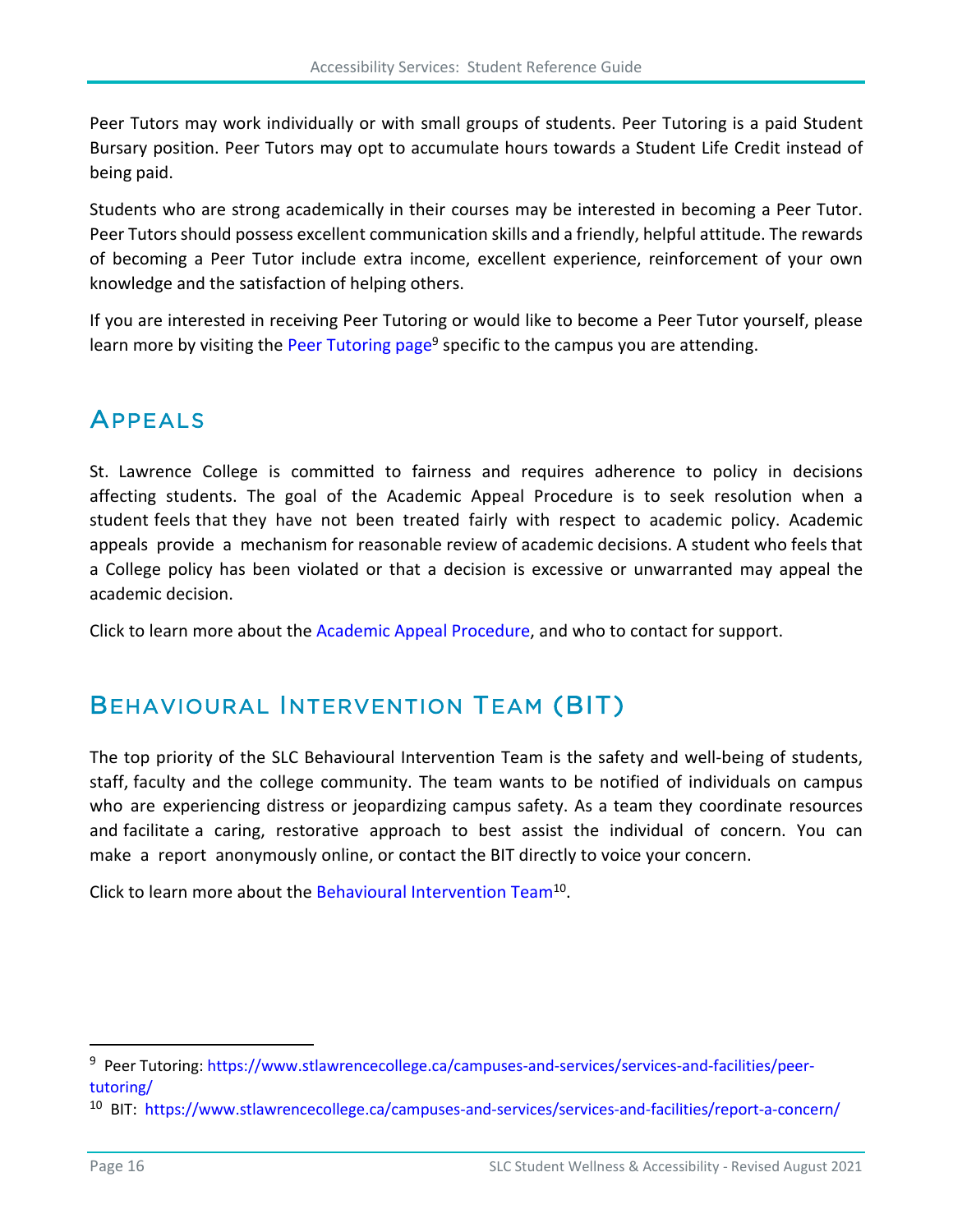# <span id="page-20-0"></span>OSAP (ONTARIO STUDENT ASSISTANCE PROGRAM)

*All information is interpreted from the OSAP website and is subject to change without notice.*

OSAP is a mix of grants and loans for students to supplement the financial resources you have available to aid with the costs of your post-secondary education. Through one OSAP application, you have access to this mix of different financial aid programs, depending on your circumstances.

OSAP is open to Ontario residents who are a Canadian Citizen, permanent resident or protected person. If your home is in another province, contact your Provincial Ministry of Education for information about their student aid programs.

As a government program, OSAP is not intended to meet all your educational and living costs, you are expected to help pay for your studies. What OSAP aims to provide is equality of opportunity for all Ontario students who wish to pursue post-secondary studies.

**It is of the utmost importance to keep your contact information updated with [OSAP](https://www.ontario.ca/page/osap-ontario-student-assistance-program) and th[e National](https://csnpe-nslsc.cibletudes-canlearn.ca/Eng/Default.aspx)  [Student Loans Service Centre](https://csnpe-nslsc.cibletudes-canlearn.ca/Eng/Default.aspx) (NSLSC).** Failure to keep updated contact information can result in missed information from the National Student Loans Service Centre and OSAP that could lead to problems with your current or past student loans. You can also contact NSLSC by calling 1-888-815-4514.

### **SLC Financial Aid/OSAP Offices** *Brockville Campus* 2288 Parkedale Ave. Brockville ON K6V 5X3 613-345-0660, ext. 3230 [osapb@sl.on.ca](mailto:osapb@sl.on.ca) *Cornwall Campus* 2 St. Lawrence Drive, Cornwall ON K6H 4Z1 613-933-6080, ext. 2722 [osapc@sl.on.ca](mailto:osapc@sl.on.ca) *Kingston Campus* 100 Portsmouth Ave., Kingston ON K7L 5A6 613-544-5400, ext. 5503 [osapk@sl.on.ca](mailto:osapk@sl.on.ca)